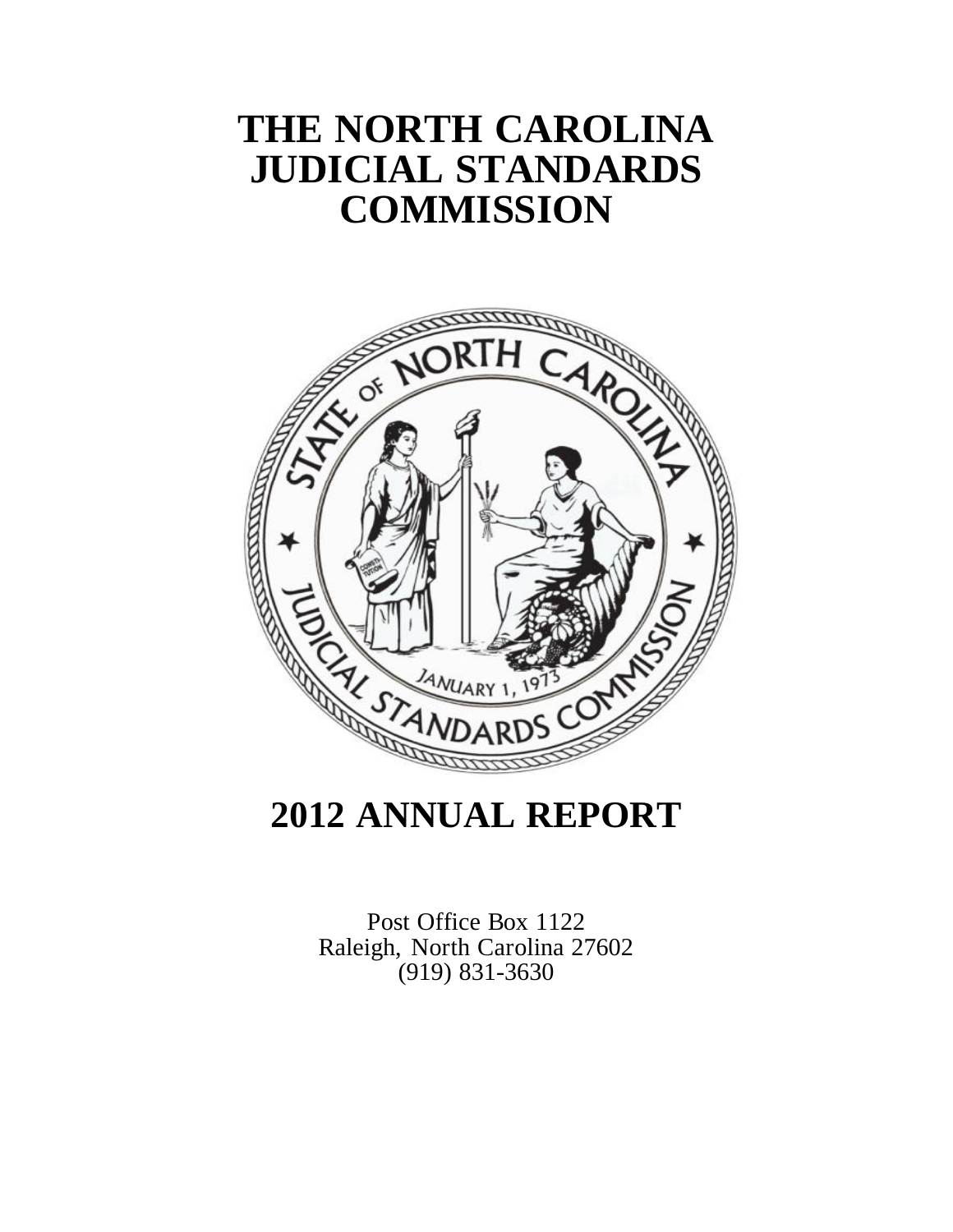## **CONTENTS**

| APPENDIX A - Past and Present Members of the |  |
|----------------------------------------------|--|
|                                              |  |

This report provides statistical data of the activities of the Commission in 2012. For further information please visit the Judicial Standards Commission's web site at:

<http://www.nccourts.org/Courts/CRS/Councils/JudicialStandards/Default.asp>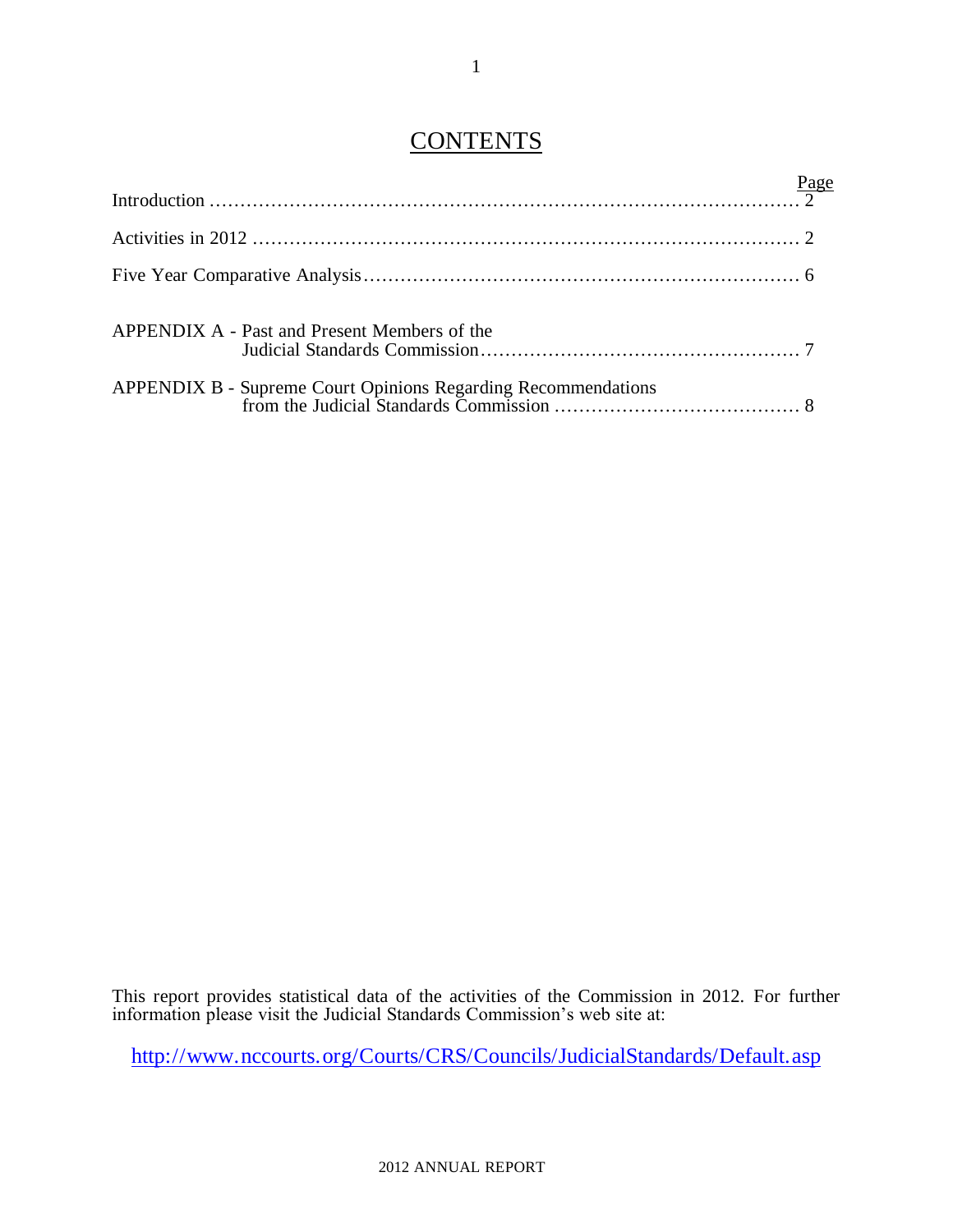#### **INTRODUCTION**

The North Carolina Judicial Standards Commission was created in 1973 by virtue of an amendment to Article IV, Section 17 of the Constitution of North Carolina and the enactment of Article 30 of Chapter 7A of the General Statutes. The purpose of the Commission has been repeatedly stated by the Supreme Court, but was first voiced by Justice Exum in *In re Crutchfield*, 289 N.C. 597, 602, 223 S.E.2d 822, 825 (1975):

> "[A proceeding before the Judicial Standards Commission] is neither criminal nor civil in nature. It is an inquiry into the conduct of a judicial officer, the purpose of which is not primarily to punish any individual but to maintain due and proper administration of justice in our State's courts, public confidence in its judicial system, and the honor and integrity of its judges."

The Commission exists as the appropriate agency "for the investigation and resolution of inquiries concerning the qualifications or conduct of any justice or judge of the General Court of Justice." N.C.G.S. §7A-374.1. It receives and investigates complaints of judicial misconduct or disability, institutes disciplinary proceedings, conducts hearings, and recommends appropriate disciplinary action to the North Carolina Supreme Court or the North Carolina Court of Appeals. The Commission itself can neither censure nor remove. It functions to aid in determining whether a justice or judge is unfit or unsuitable, and it is for the court to actually assess the disciplinary sanctions provided in N.C.G.S. §7A-376. *In re Nowell*, 293 N.C. 235, 237 S.E.2d 246 (1977).

The Commission also provides formal advisory opinions to judges and justices in response to written requests. The executive director and Commission counsel provide informal advisory opinions upon request and participate in new judge training and continuing judicial education.

The membership of the Commission consists of one Court of Appeals judge, who serves as the chairperson, two superior court judges, and two district court judges, each appointed by the Chief Justice of the Supreme Court; four members of the Bar, elected by the Council of The North Carolina State Bar; and four citizens who are neither judges, active or retired, nor attorneys, two appointed by the Governor, one appointed by the Speaker of the North Carolina House of Representatives and one appointed by the President Pro Tempore of the North Carolina Senate.

#### **ACTIVITIES IN 2012**

Inquiries concerning the conduct of any justice or judge of the General Court of Justice are initiated by written complaints from members of the public or opened by the Commission acting on its own motion. 41 such complaints were pending at the beginning of 2012: 33 awaiting initial review or receipt of additional information and 8 under formal investigation. During the year, 312 new complaints were filed or initiated by the Commission on its own motion. Formal investigations were ordered in 30 complaints. Two public reprimands were ordered regarding 2 complaints. The Commission did not find probable cause to initiate any formal disciplinary proceedings in 2012. As indicated below, 57 matters were left pending at the end of 2012: 50 complaints awaiting initial review or the receipt of additional information and 7 complaints under formal investigation.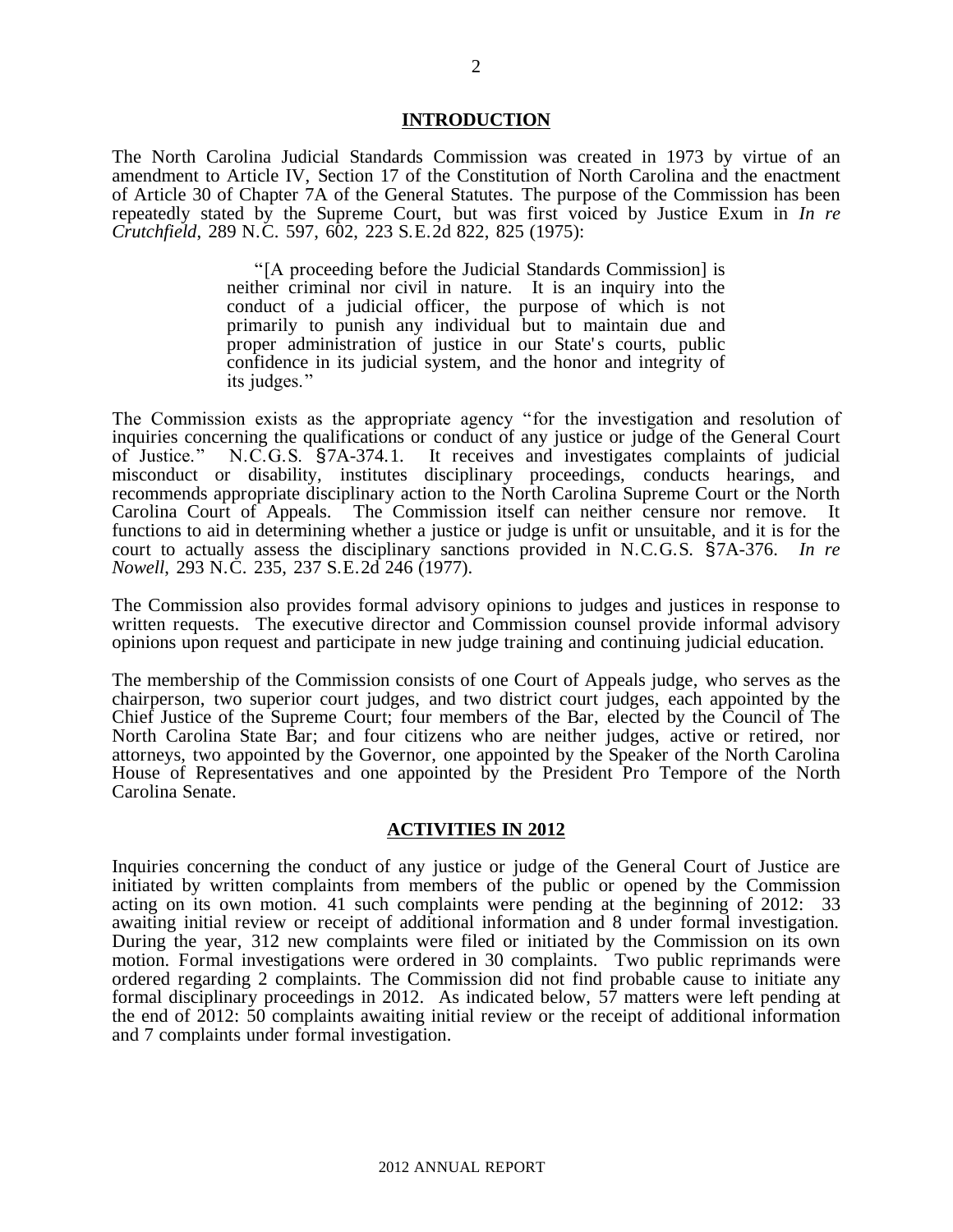#### **CASELOAD 2012**

| Matters pending $1/1/12$    | 41  |
|-----------------------------|-----|
| 2012 Complaints             | 312 |
| <b>Total Workload</b>       | 353 |
| Complaints Disposed in 2012 | 296 |
| Matters Pending 12/31/12    | 57  |

As in previous years, the majority of complaints were terminated by the Commission after initial review. Of the 296 complaints disposed of during the year, 260 were dismissed after initial review, 4 were dismissed after initial review with a letter of caution, 20 were dismissed after formal investigations, and 10 were dismissed after a formal investigation with a letter of caution. Two public reprimands were ordered by the Commission. In 2012 the Supreme Court of North Carolina entered orders of suspension and censure in 2 matters pursuant to recommendations filed by the Commission with the Court in 2011.

#### **COMPLAINT DISPOSITION 2012**

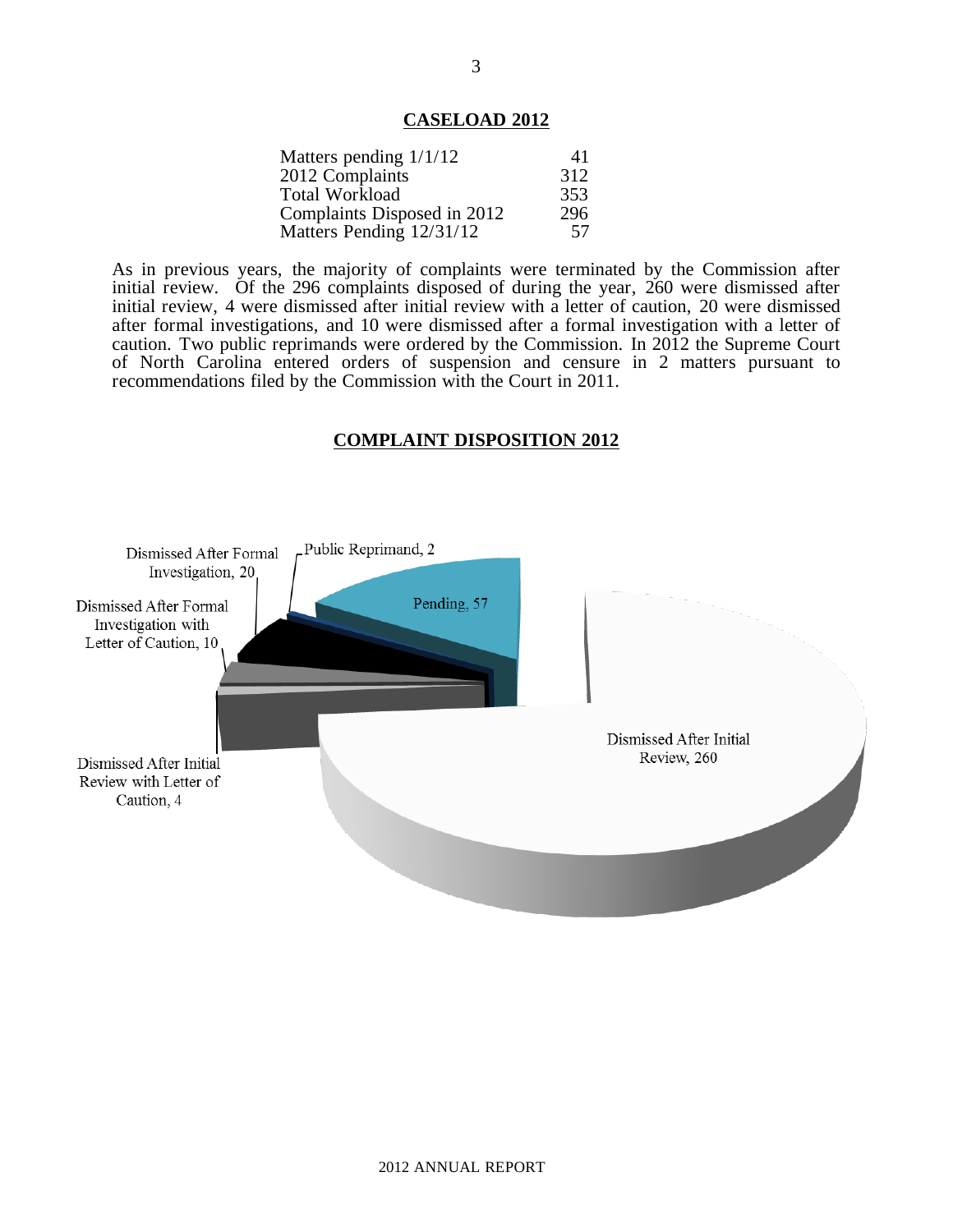#### **SOURCES OF COMPLAINTS**



Some complaints were provided by more than one complainant.

### **CATEGORIES OF RESPONDENT JUDGES**



Some complaints named more than one judge or justice.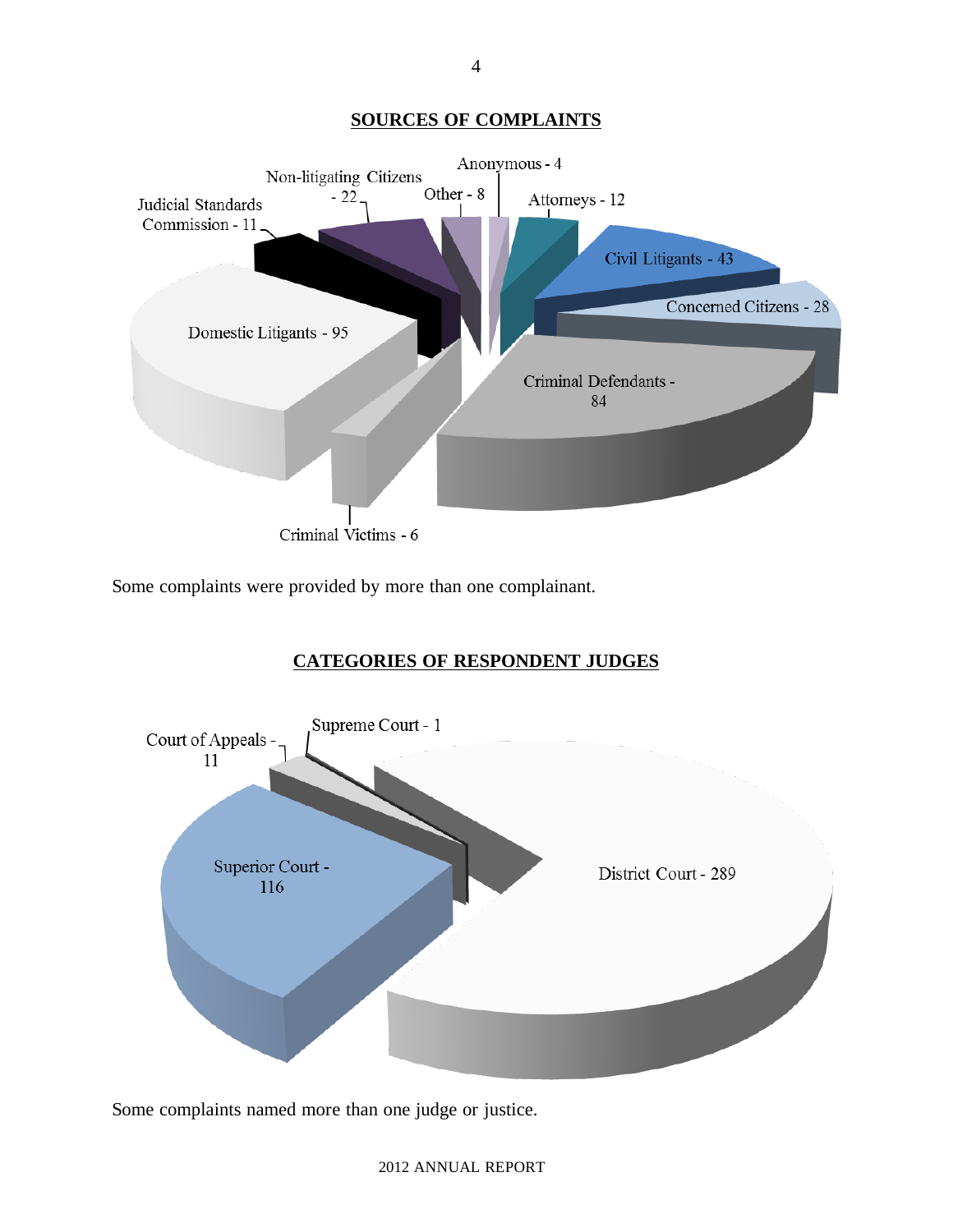## **COMPLAINT ALLEGATIONS**

| Abuse of Power                    | 88           |
|-----------------------------------|--------------|
| <b>Bias</b>                       | 106          |
| Campaign conduct                  | 3            |
| Conflict of Interest              | 18           |
| <b>Criminal Conduct</b>           | 3            |
| Delay                             | 43           |
| Demeanor                          | 68           |
| Denied Fair Hearing               | 41           |
| Disability                        | 2            |
| <b>Ex Parte Communication</b>     | 29           |
| <b>Failed Administrative Duty</b> | $\mathbf{1}$ |
| Fraud/Corruption                  | 10           |
| <b>Inappropriate Comments</b>     | 36           |
| Legal/Procedural Error            | 229          |
| Other                             | 6            |
| Prestige Misuse                   | 7            |
| <b>TOTAL</b>                      |              |

Some complaints contained more than one allegation.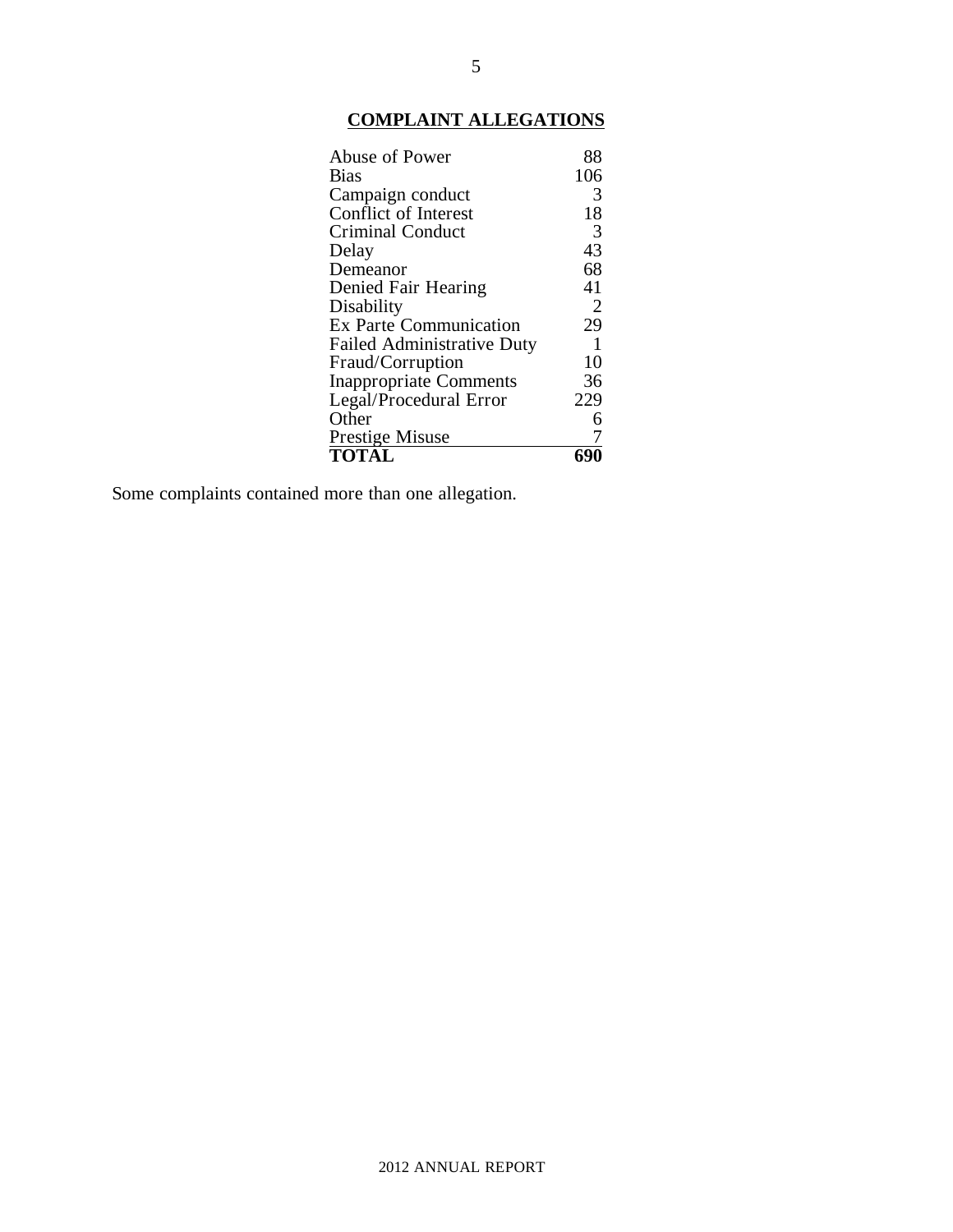| Year  | Pending<br>from<br>Previous<br>Years | <b>New</b> | Pending<br>at Year<br>End | Dismissed<br>After Initial<br>Review | Formal<br>Investigation<br>Ordered | Dismissed<br>After Formal<br>Investigation | Private<br>Letter of<br>Caution | Public<br>Reprimand | Statement<br>of Charges<br>Filed | Stipulated<br>Dismissal | Hearing<br>Conducted | Dismissed<br>After<br>Hearing | Recommendation<br>For<br>Discipline Filed |
|-------|--------------------------------------|------------|---------------------------|--------------------------------------|------------------------------------|--------------------------------------------|---------------------------------|---------------------|----------------------------------|-------------------------|----------------------|-------------------------------|-------------------------------------------|
| 2012  | 41                                   | 312        | 57                        | 260                                  | 30                                 | 20                                         | 14                              | $\overline{2}$      | $\boldsymbol{0}$                 | $\boldsymbol{0}$        | $\boldsymbol{0}$     | $\boldsymbol{0}$              | $\mathbf{0}$                              |
| 2011  | 22                                   | 282        | 41                        | 241                                  | 20                                 | 9                                          | $9\neq$                         | 3                   | $\mathfrak{2}$                   | $\boldsymbol{0}$        | $\mathfrak{2}$       | $\boldsymbol{0}$              | $\overline{2}$                            |
| 2010  | 25                                   | 241        | 22                        | 220                                  | 21                                 | 12                                         | $\overline{7}$                  |                     | $\overline{0}$                   | $1(4) \pm$              | $\boldsymbol{0}$     | 0                             | $\boldsymbol{0}$                          |
| 2009  | 47                                   | 279        | 25                        | 259                                  | 25                                 | 19                                         | 11                              | 4                   | 3(8)                             | $2(3)*$                 | 2(4)                 |                               | 1(3)                                      |
| 2008  | 37                                   | 306        | 47                        | 257                                  | 33                                 | 11                                         | 22                              | 3                   | 5                                | $\boldsymbol{0}$        | 3                    | 3                             |                                           |
| Total |                                      | 1420       |                           | 1237                                 | 129                                | 71                                         | 54                              | 13                  | 10                               | 3                       | 6                    | 4                             | 4                                         |
| Avg   |                                      | 284        |                           | 247.4                                | 25.8                               | 14.2                                       | 10.8                            | 2.6                 | $\overline{c}$                   | 0.6                     | 1.2                  | 0.8                           | 0.8                                       |

**FIVE YEAR COMPARATIVE ANALYSIS**

*number in ( ) indicates total number of complaints addressed*

*\* dismissed due to death of the respondent judge*

*± dismissed due to removal of the respondent judge*

*≠ a letter of caution was issued in one matter, while other issues remained under investigation*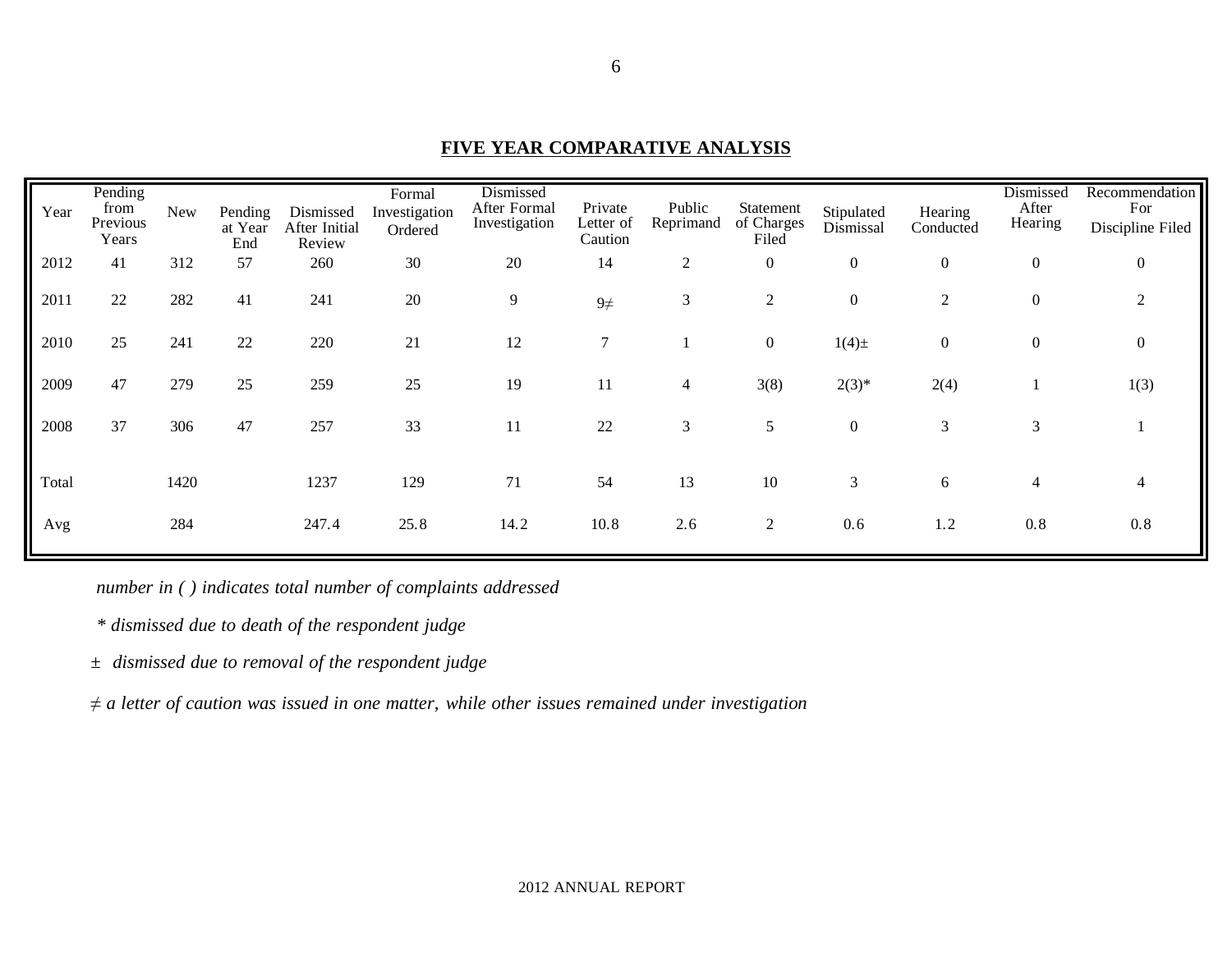#### APPENDIX A

#### **PAST AND PRESENT MEMBERS OF THE JUDICIAL STANDARDS COMMISSION**

#### **Judges Appointed by the Chief Justice**

**Court of Appeals Superior Court District Court**

| Hon. Walter E. Brock       | Ho    |
|----------------------------|-------|
| Hon. Edward B. Clark       | Ho    |
| Hon. Gerald Arnold         | $H_0$ |
| Hon. Clifton E. Johnson    | Ho    |
| Hon. Sidney S. Eagles, Jr. | Ho    |
| Hon. Jack L. Cozort        | Ho    |
| Hon. John B. Lewis, Jr.    | Ho    |
| Hon. John C. Martin *      | Ho    |
|                            |       |

#### **Attorneys Elected by the State Bar Council**

\* *current member* Mr. Jerome B. Clark, Jr. Mrs. Veatrice C. Davis Mr. E. K. Powe Ms. Pamela S. Gaither Mr. William K. Davis Mr. Melvin C. Swann, Jr. Mr. Z. Creighton Brinson Mr. Roland W. Leary Mr. Charles M. Davis Mr. James L. Mebane Mr. Ronald Barbee Mr. T. Ray Warren Mr. William O. King Mr. Steven Michael Mr. Dudley Humphrey Ms. Lorraine Stephens \* Mr. L.P. Hornthal, Jr. \* Mr. Edward T. Hinson, Jr.\* Mr. William H. Jones, Jr. \* Mr. Fred H. Moody, Jr. \*

|                            | $54.01$ $56.01$          | $\sim$ 10 to 10 to 0 to 10 to 10 to 10 to 10 to 10 to 10 to 10 to 10 to 10 to 10 to 10 to 10 to 10 to 10 to 10 to 10 to 10 to 10 to 10 to 10 to 10 to 10 to 10 to 10 to 10 to 10 to 10 to 10 to 10 to 10 to 10 to 10 to 10 to 1 |
|----------------------------|--------------------------|---------------------------------------------------------------------------------------------------------------------------------------------------------------------------------------------------------------------------------|
| Hon. Walter E. Brock       | Hon. George M. Fountain  | Hon. E. D. Kuykendall, Jr.                                                                                                                                                                                                      |
| Hon. Edward B. Clark       | Hon. W. Douglas Albright | Hon. C. Walter Allen                                                                                                                                                                                                            |
| Hon. Gerald Arnold         | Hon. James M. Long       | Hon. L. T. Hammond, Jr.                                                                                                                                                                                                         |
| Hon. Clifton E. Johnson    | Hon. Robert D. Lewis     | Hon. W. S. Harris, Jr.                                                                                                                                                                                                          |
| Hon. Sidney S. Eagles, Jr. | Hon. Marvin K. Gray      | Hon. A. Elizabeth Keever                                                                                                                                                                                                        |
| Hon. Jack L. Cozort        | Hon. James L. Baker, Jr. | Hon. Joyce A. Hamilton                                                                                                                                                                                                          |
| Hon. John B. Lewis, Jr.    | Hon. Richard D. Boner    | Hon. Tanya T. Wallace                                                                                                                                                                                                           |
| Hon. John C. Martin *      | Hon. Paul L. Jones       | Hon. Rebecca B. Knight                                                                                                                                                                                                          |
|                            | Hon. Tanya T. Wallace *  | Hon. Alexander Lyerly *                                                                                                                                                                                                         |
|                            | Hon. Cy A. Grant *       | Hon. Rebecca Blackmore *                                                                                                                                                                                                        |

#### **Citizens Appointed by the Governor**

Mr. Emerson T. Sanders Mr. Marvin B. Koonce, Jr. Hon. Todd W. Tilley Mr. Harold K. Bennett Mrs. George L. Hundley Mr. R. Wayne Troutman \* Mr. Robert G. Sanders Ms. N. Susan Whittington Mr. Gregory H. Greene \* Mr. Rivers D. Johnson, Jr. Mr. Albert E. Partridge, Jr. Mr. Louis J. Fisher, Jr. Mrs. Margaret H. Almond Mrs. Linda Brown Douglas Mr. Arthur B. Schools, Jr. \*

#### **Citizens Appointed by the General Assembly**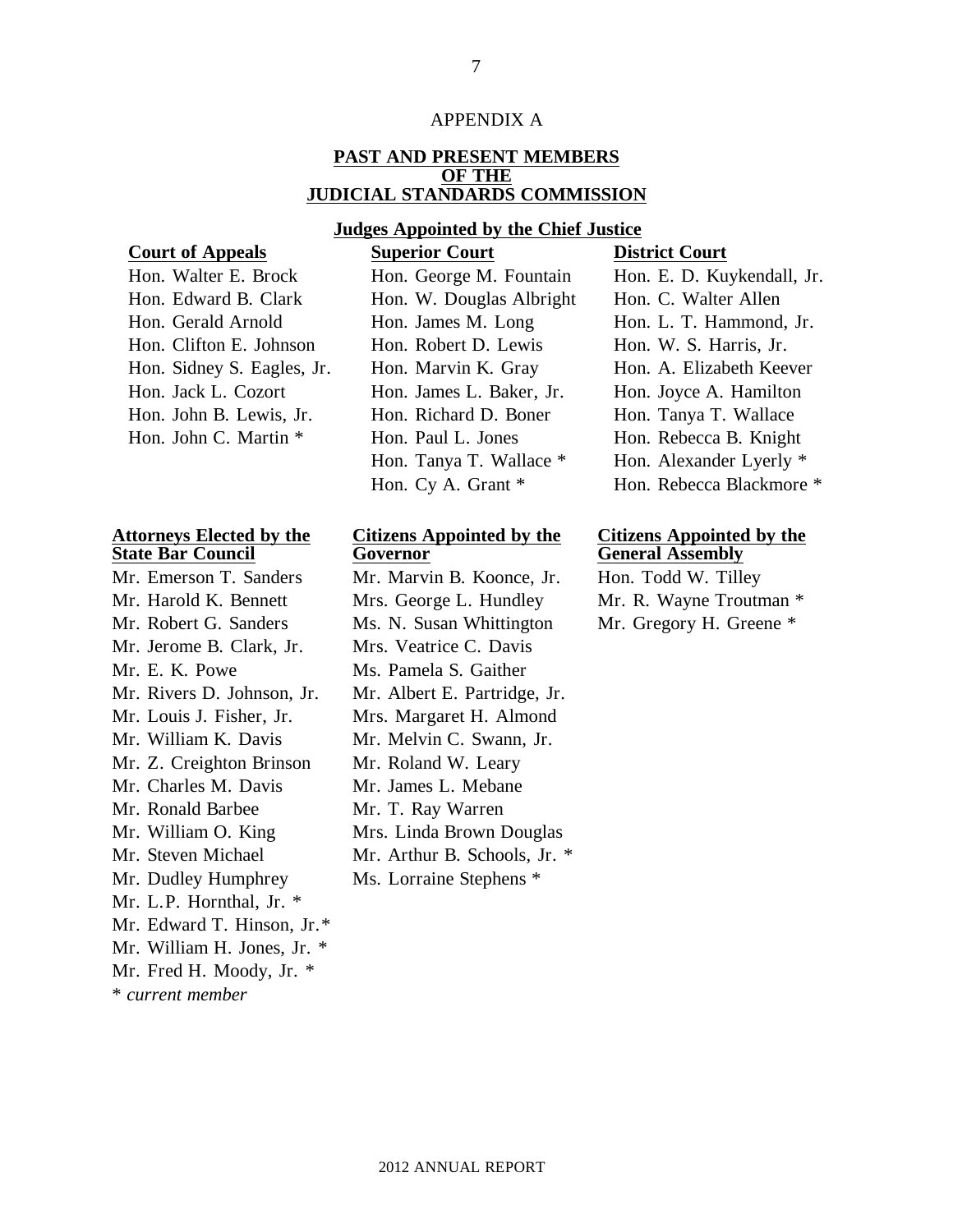#### APPENDIX B

#### **SUPREME COURT OPINIONS REGARDING RECOMMENDATIONS OF THE JUDICIAL STANDARDS COMMISSION**

*In re Crutchfield*, 289 N.C. 597, 223 S.E.2d 822 (1975) *In re Edens*, 290 N.C. 299, 226 S.E.2d 5 (1976) *In re Stuhl*, 292 N.C. 379, 233 S.E.2d 562 (1977) *In re Nowell*, 293 N.C. 235, 237 S.E.2d 246 (1977) *In re Hardy*, 294 N.C. 90, 240 S.E.2d 367 (1978) *In re Martin*, 295 N.C. 291, 245 S.E.2d 766 (1978) *In re Peoples*, 296 N.C. 109, 250 S.E.2d 890 (1978) *In re Martin* 302 N.C. 299, 275 S.E.2d 412 (1981) *In re Hunt*, 308 N.C. 328, 302 S.E.2d 235 (1983) *In re Kivett*, 309 N.C. 635, 309 S.E.2d 422 (1983) *In re Wright*, 313 N.C. 495, 329 S.E.2d 668 (1985) *In re Griffin*, 320 N.C. 163, 357 S.E.2d 682 (1987) *In re Bullock*, 324 N.C. 320, 377 S.E.2d 743 (1989) *In re Hair*, 324 N.C. 324, 377 S.E.2d 749 (1989) *In re Greene*, 328 N.C. 639, 403 S.E.2d 257 (1991) *In re Bullock*, 328 N.C. 712, 403 S.E.2d 264 (1991) *In re Sherrill*, 328 N.C. 719, 403 S.E.2d 255 (1991) *In re Harrell*, 331 N.C. 105, 414 S.E.2d 36 (1992) *In re Martin*, 333 N.C. 242, 424 S.E.2d 118 (1993) *In re Bissell*, 333 N.C. 766, 429 S.E.2d 731 (1993) *In re Hair*, 335 N.C. 150, 436 S.E.2d 128 (1993) *In re Cornelius*, 335 N.C. 198, 436 S.E.2d 836 (1993) *In re Bullock*, 336 N.C. 586, 444 S.E.2d 299 (1994) *In re Leonard*, 339 N.C. 596, 453 S.E.2d 521 (1995) *In re Martin*, 340 N.C. 248, 456 S.E.2d 517 (1995) *In re Greene*, 340 N.C. 251, 456 S.E.2d 516 (1995) *In re Ammons*, 344 N.C. 195, 473 S.E.2d 326 (1996) *In re Fuller*, 345 N.C. 157, 478 S.E.2d 641 (1996) *In re Martin*, 345 N.C. 167, 478 S.E.2d 186 (1996) *In re Renfer*, 345 N.C. 632, 482 S.E.2d 540 (1997) *In re Renfer*, 347 N.C. 382, 493 S.E.2d 434 (1997)